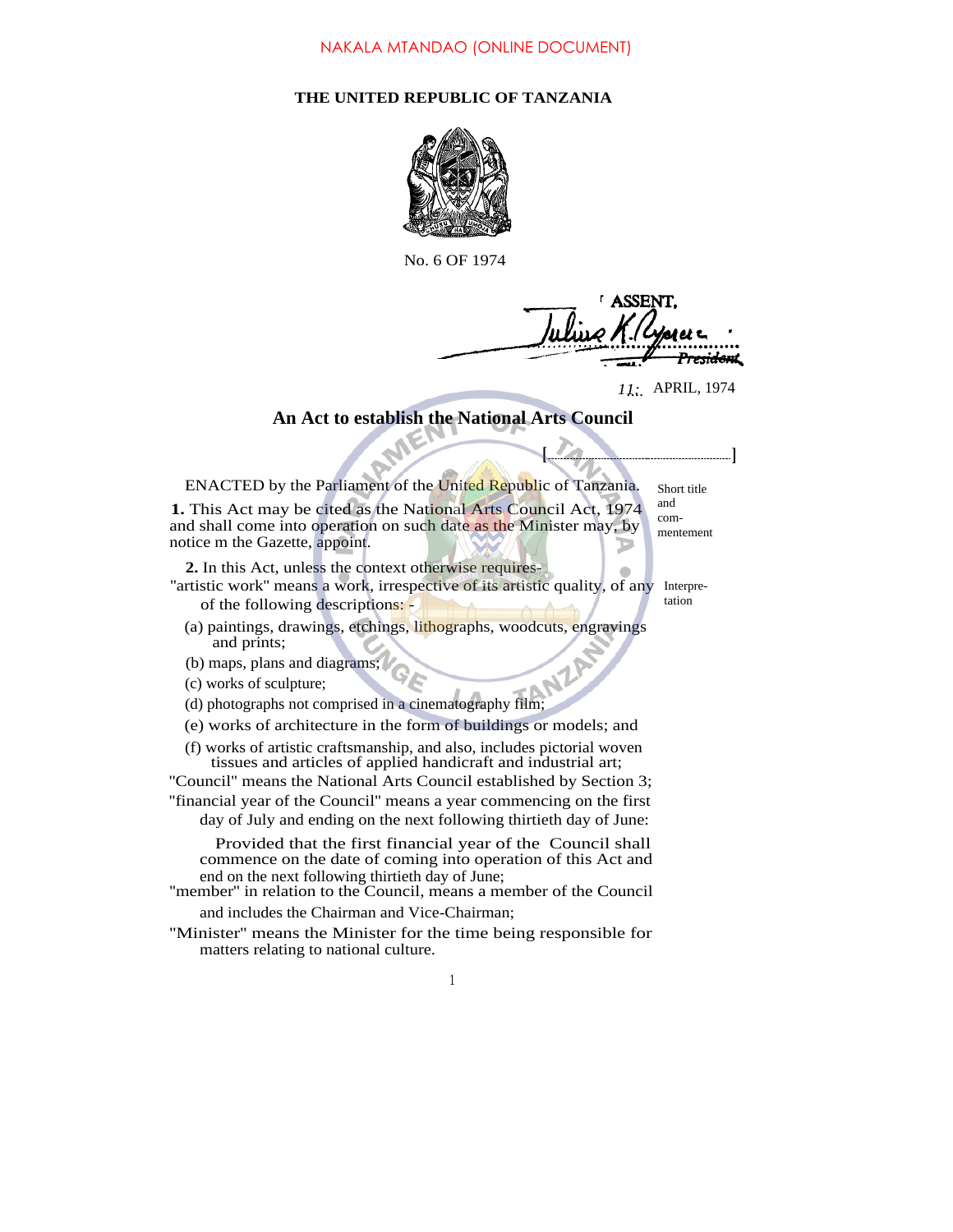## NAKALA MTANDAO (ONLINE DOCUMENT)

| $\overline{2}$              | No. 6        | <b>National Arts Council</b>                                                                                                                                                                                                                                                                                                                                 | 1974 |
|-----------------------------|--------------|--------------------------------------------------------------------------------------------------------------------------------------------------------------------------------------------------------------------------------------------------------------------------------------------------------------------------------------------------------------|------|
| Establish-                  |              | <b>3.</b> -(1) There is hereby established a Council which shall-                                                                                                                                                                                                                                                                                            |      |
| ment<br>of Council          |              | (a) be a body corporate by the name of the National Arts Council,<br>with perpetual succession and an official seal;                                                                                                                                                                                                                                         |      |
|                             |              | (b) in its corporate name be capable of suing and being sued; and<br>(c) be capable of holding, purchasing and otherwise acquiring, and<br>disposing of any property, movable or immovable, for the<br>purposes of carrying out the functions conferred on the Council<br>by this Act.                                                                       |      |
|                             | the Council. | (2) The provisions of the Schedule to this Act shall have effect as<br>to the constitution and proceedings of, and otherwise in relation to,                                                                                                                                                                                                                 |      |
|                             |              | (3) The Minister may, by Order in the <i>Gazette</i> , amend, add to, vary<br>or replace the Schedule to this Act.                                                                                                                                                                                                                                           |      |
| Functions of<br>the Council |              | $4-(1)$ The functions of the Council shall be-                                                                                                                                                                                                                                                                                                               |      |
|                             | Tanzania:    | (a) to promote the development and production of artistic works in                                                                                                                                                                                                                                                                                           |      |
|                             |              | (b) to assume responsibility for the revival, production and preserva-<br>tion of indigenous and traditional artistic works within the<br>United Republic;                                                                                                                                                                                                   |      |
|                             |              | (c) to plan and co-ordinate the activities of persons engaged in the<br>production of artistic works in Tanzania;                                                                                                                                                                                                                                            |      |
|                             |              | (d) to carry out research in the development and production of<br>artistic works and marketing of such works, including the<br>standard and quality of artistic works produced in Tanzania;                                                                                                                                                                  |      |
|                             |              | (e) to provide advisory services and technical assistance necessary<br>for or incidental to the proper development of enterprises for<br>the production of artistic works to parastatal organizations and<br>other persons engaged in such enterprises;                                                                                                      |      |
|                             |              | (f) to advise the Government on all matters relating to the develop-<br>ment and production of artistic works in Tanzania;                                                                                                                                                                                                                                   |      |
|                             |              | (g) to provide and promote training facilities for persons engaged<br>in or employed or to be employed in enterprises for the<br>production of artistic works;                                                                                                                                                                                               |      |
|                             |              | (h) to undertake or assist any institution or person in the undertaking<br>of production, importation, exportation and sale of artistic works<br>for any matter appertaining to artistic works;                                                                                                                                                              |      |
|                             |              | (i) to provide by by-laws published in the Gazette and in such<br>other manner as the Council may approve, for a system of<br>registration of persons engaged in the production of artistic work                                                                                                                                                             |      |
|                             |              | for commercial purposes.                                                                                                                                                                                                                                                                                                                                     |      |
|                             |              | (2) The Council shall have power, m its capacity as a body corporate<br>and subject to any written law, for the purposes of carrying out its<br>functions to do all such acts as appear to it to be necessary,<br>advantageous or convenient for or in connection with the carrying out<br>of its functions or to be incidental or conducive to their proper |      |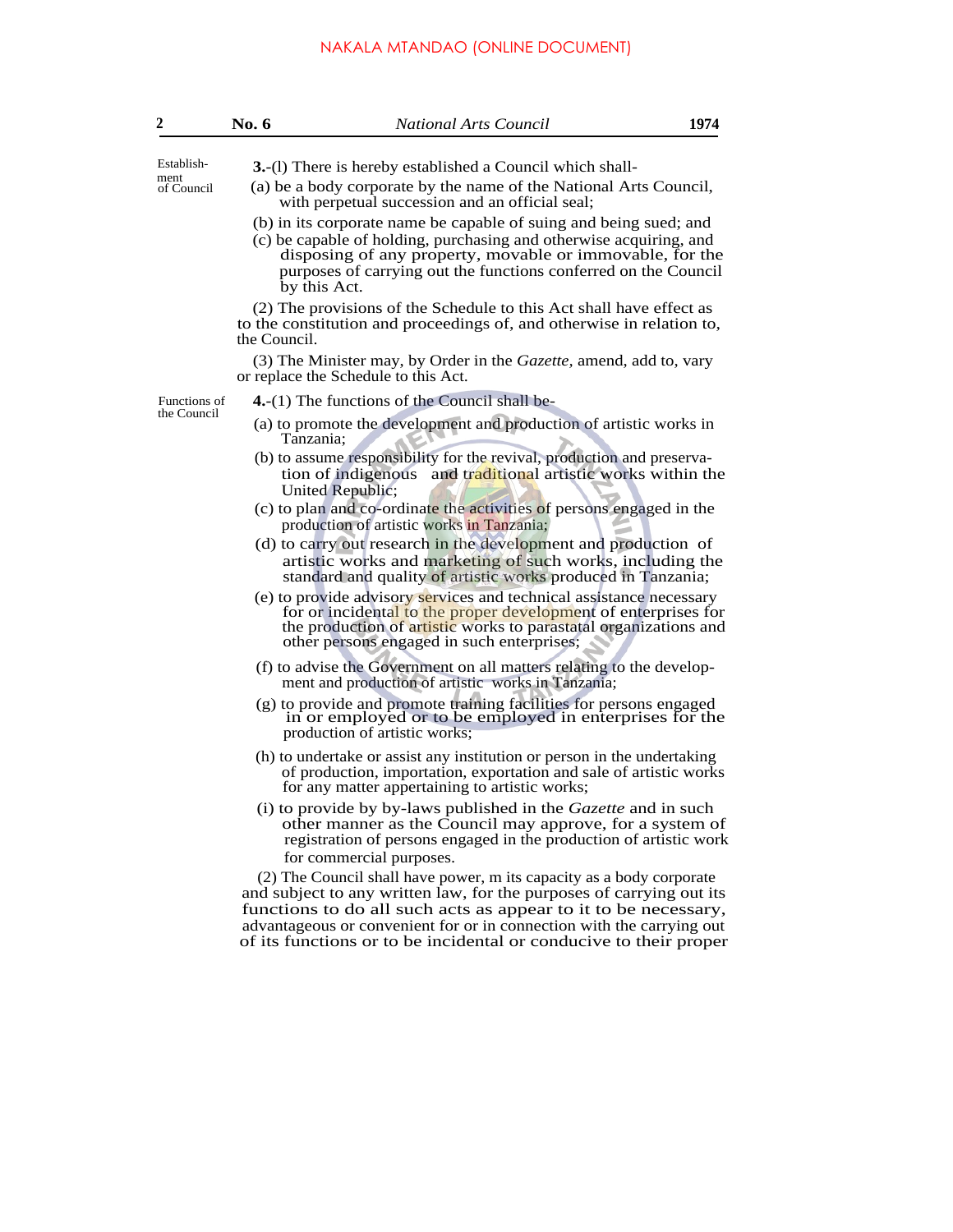| <b>No. 6</b>       | <b>National Arts Council</b>                                                                                                                                                                                                                                                                                               | 1974                  |  |  |  |
|--------------------|----------------------------------------------------------------------------------------------------------------------------------------------------------------------------------------------------------------------------------------------------------------------------------------------------------------------------|-----------------------|--|--|--|
| Republic.          | discharge either alone or in association with any other person or body<br>(including the Government) whether within or outside the United                                                                                                                                                                                  |                       |  |  |  |
|                    | (3) The Minister may give the Council directions of a general or<br>specific character and the Council shall give effect to every such direction.                                                                                                                                                                          |                       |  |  |  |
|                    | 5.-(1) The Minister may appoint a Secretary of the Council.                                                                                                                                                                                                                                                                | Appoint-              |  |  |  |
|                    | (2) The Council may, from time to time, appoint on such terms and<br>conditions as it may think fit, such other officers and servants as it<br>may think necessary for carrying out its functions under this Act.                                                                                                          | ment<br>of staff      |  |  |  |
|                    | <b>6.</b> The funds and resources of the Council shall consist of-                                                                                                                                                                                                                                                         | Funds of              |  |  |  |
|                    | Council<br>(a) such sums as may be provided by Parliament for the purpose;                                                                                                                                                                                                                                                 |                       |  |  |  |
|                    | (b) any loan granted to the Council by the Government or any other<br>person with the approval of the Minister;                                                                                                                                                                                                            |                       |  |  |  |
|                    | (c) any sums or property which may in any manner become payable<br>to or vested m the Council in respect of any matter incidental to<br>the carrying out of its functions;                                                                                                                                                 |                       |  |  |  |
|                    | (d) any sums or property which may be donated to the Council:                                                                                                                                                                                                                                                              |                       |  |  |  |
|                    | Provided that the Council shall not be obliged to accept a<br>donation for a particular purpose unless it approves of the terms<br>and conditions attached to the donation.                                                                                                                                                |                       |  |  |  |
| fund.              | <b>7.</b> With prior approval of, the Minister, the Council may, from Investment<br>time to time, invest any part of its funds as are not for the time being<br>required for the purposes of its business in any investments authorized Acts 1967<br>by the Trustees Investments Act, 1967 for the investment of any trust | No.33                 |  |  |  |
| National Assembly. | <b>8.</b> The Council shall, within six months after the end of each financial Report by<br>year, make a report to the Minister on the conduct of its business<br>during that year, and the Minister shall lay a copy thereof before the                                                                                   | council               |  |  |  |
|                    | 9.-(1) The Council shall cause to be provided and kept proper books<br>of account and records with respect to-                                                                                                                                                                                                             | Accounts<br>and Audit |  |  |  |
|                    | (a) the receipt and expenditure of moneys by, and other financial<br>transactions of, the Coucil;                                                                                                                                                                                                                          |                       |  |  |  |
| and liabilities.   | (b) the assets and liabilities of the Council, and shall cause to be<br>made out for every financial year a balance sheet showing details<br>of the income and expenditure of the Council and all its assets                                                                                                               |                       |  |  |  |
|                    | (2) Within twelve months of the close of a financial year the accounts<br>including the balance sheet of the Council in respect of that financial<br>year shall be audited by the Tanzania Audit Corporation established $_{\text{Acts}}$ 1968<br>by the Tanzania Audit Corporation Act, 1968.                             | No. I                 |  |  |  |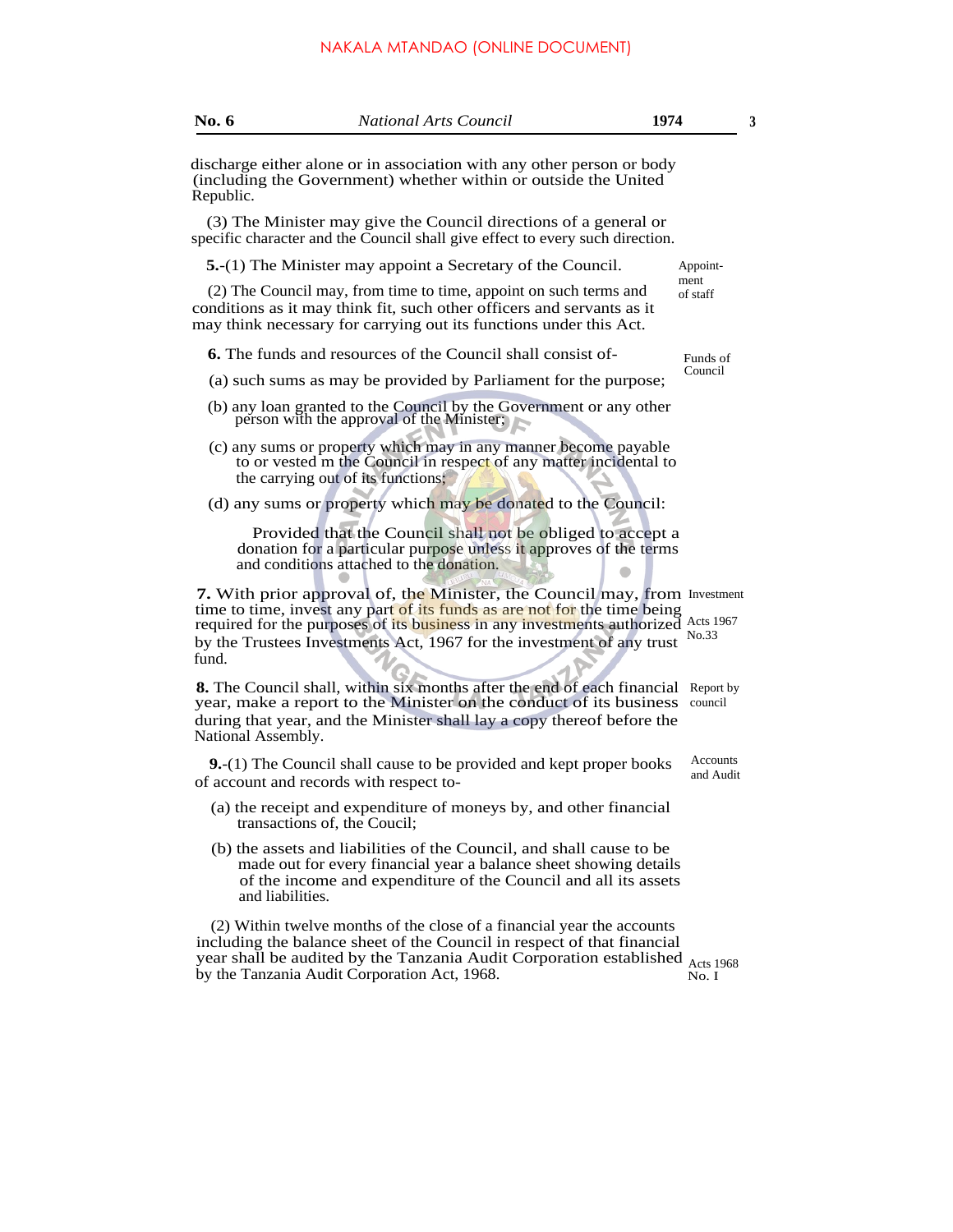| 4                                                                                                  | No. 6                                                                                                                                                                                                                                                                | <b>National Arts Council</b>                                                                                                                                                                                                                                                                                                                                                                                              | 1974 |  |  |  |
|----------------------------------------------------------------------------------------------------|----------------------------------------------------------------------------------------------------------------------------------------------------------------------------------------------------------------------------------------------------------------------|---------------------------------------------------------------------------------------------------------------------------------------------------------------------------------------------------------------------------------------------------------------------------------------------------------------------------------------------------------------------------------------------------------------------------|------|--|--|--|
| Annual state<br>ment of<br>accounts and<br>report to be<br>laid before<br>The National<br>Assembly | <b>10.</b> The Minister shall within fifteen months of the close of a financial<br>year or such longer period as the National Assembly may by resolution<br>appoint, lay before the National Assembly the following documents<br>in relation to such financial year. |                                                                                                                                                                                                                                                                                                                                                                                                                           |      |  |  |  |
|                                                                                                    |                                                                                                                                                                                                                                                                      | (a) a copy of the audited statement of accounts of the Council;<br>(b) a copy of the auditor's report, if any.                                                                                                                                                                                                                                                                                                            |      |  |  |  |
| Execution<br>of documents                                                                          |                                                                                                                                                                                                                                                                      | 11. (1) All deeds, instruments, contracts and other documents shall<br>be deemed to be duly executed by or on behalf of the Council<br>(a) if sealed with the seal of the Council and signed by two members<br>thereof;                                                                                                                                                                                                   |      |  |  |  |
|                                                                                                    |                                                                                                                                                                                                                                                                      | (b) if executed in that behalf by one member of the Council and a<br>member of the staff of the Council both of whom have been<br>appointed by the Council for that purpose.                                                                                                                                                                                                                                              |      |  |  |  |
|                                                                                                    |                                                                                                                                                                                                                                                                      | (2) A deed, instrument, contract or other document executed in<br>accordance with subsection (1) shall, subject to any exception that<br>may be taken thereto on any ground other than that of competence of<br>the party executing the same, on behalf of the Council, be effectual<br>in law to bind the Council and its successors and may be varied or<br>discharged in like manner as that in which it was executed. |      |  |  |  |
|                                                                                                    |                                                                                                                                                                                                                                                                      | <b>SCHEDULE</b>                                                                                                                                                                                                                                                                                                                                                                                                           |      |  |  |  |
|                                                                                                    |                                                                                                                                                                                                                                                                      | (Section 3 (2))<br>CONSTITUTION AND PROCEEDINGS OF THE COUNCIL                                                                                                                                                                                                                                                                                                                                                            |      |  |  |  |
|                                                                                                    |                                                                                                                                                                                                                                                                      |                                                                                                                                                                                                                                                                                                                                                                                                                           |      |  |  |  |
| Constitution<br>of Council                                                                         |                                                                                                                                                                                                                                                                      | I.-(I) The Council shall consist of-                                                                                                                                                                                                                                                                                                                                                                                      |      |  |  |  |
|                                                                                                    | (a) a Chairman, who shall be appointed by the President;                                                                                                                                                                                                             |                                                                                                                                                                                                                                                                                                                                                                                                                           |      |  |  |  |
|                                                                                                    |                                                                                                                                                                                                                                                                      | (b) twenty-nine other members who shall be appointed by the Minister.                                                                                                                                                                                                                                                                                                                                                     |      |  |  |  |
|                                                                                                    | re-appointment.                                                                                                                                                                                                                                                      | (2) A member of the Council shall, unless his appointment is sooner terminated by the Minister or he otherwise ceases to be a member, hold office for such period as the Minister may specify in his appointment or, if no suc                                                                                                                                                                                            |      |  |  |  |

(3) Any member of the Council may at any time resign by giving notice in writing to the Minister and from the date of the receipt by the Minister of the notice, he shall cease to be a member of the Council.

(4) If any member of the Council is without the Permission of the Council absent<br>from more than four consecutive meetings of the, Council or without such permission<br>is absent from the United Republic for a period exceeding

Vice-Chair-

2. Where any member of the, Council ceases to be a member before the normal expiration of his term of office, the Minister after consulting the Council may appoint another person in his stead to hold office until such firs **3.** The Council shall elect from amongst its members a Vice-Chairman who shall hold office for one year but shall be eligible for re-election.

4.-(I) The Council shall meet at such times as may be necessary or expedient for the transaction of business.

(2) At any meeting of the Council fifteen members thereof shall constitute a quorum.

Casual Vacancies

man

Quorum and<br>Procedure